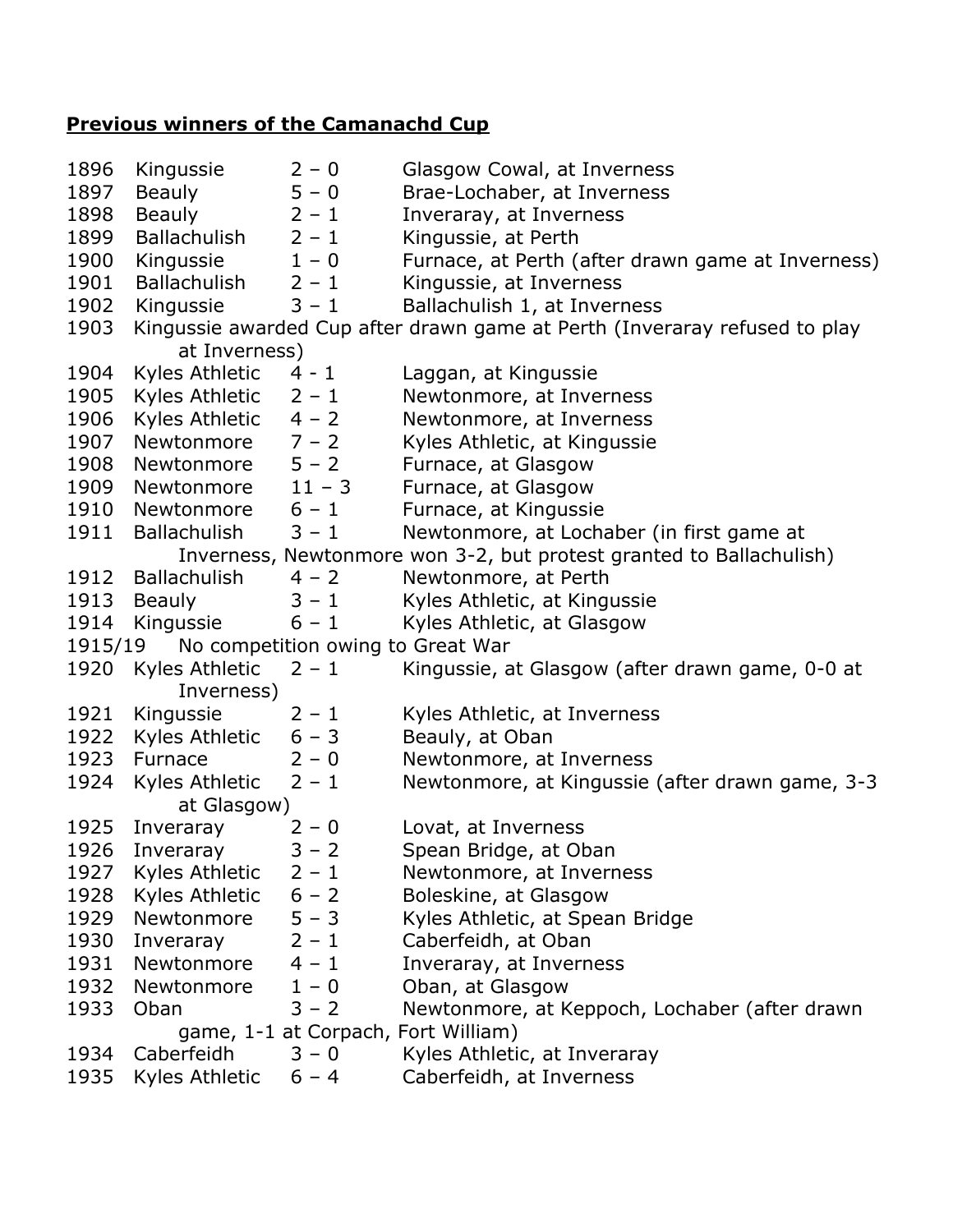1936 Newtonmore  $1 - 0$  Kyles Athletic, at Spean Bridge (after drawn game, 0-0 at Inverness) 1937 Oban Celtic 2 – 1 Newtonmore, at Keppoch (after drawn game, 2-2 at Inverness) 1938 Oban 4 – 2 Inverness, at Oban 1939 Caberfeidh 2 – 1 Kyles Athletic, at Inverness 1940/46 No competition owing to Second World War 1947 Newtonmore 4 – 0 Lochfyneside, at Oban 1948 Newtonmore 4 - 2 Ballachulish, at Inverness 1949 Oban Celtic  $1 - 0$  Newtonmore, at Inverness 1950 Newtonmore 4 – 2 Lochfyneside, at Oban 1951 Newtonmore 8 - 2 Oban Camanachd, at Inverness 1952 Inverness 3 – 2 Oban Celtic, at Glasgow 1953 Lovat  $4 - 1$  Kyles Athletic, at Fort William (after drawn game, 2-2 at Oban) 1954 Oban Celtic  $4 - 1$  Newtonmore, at Inverness 1955 Newtonmore 5 – 2 Kyles Athletic, at Glasgow 1956 Kyles Athletic  $4 - 1$  Kilmallie, at Oban 1957 Newtonmore  $3 - 1$  Kyles Athletic, at Spean Bridge 1958 Newtonmore  $3 - 1$  Oban Camanachd, at Inverness 1959 Newtonmore 7 – 3 Kyles Athletic, at Glasgow 1960 Oban Celtic 4 – 1 Newtonmore, at Oban 1961 Kingussie 2 – 1 Oban Celtic, at Fort William 1962 Kyles Athletic  $3 - 1$  Kilmallie, at Inverness 1963 Oban Celtic 3 – 2 Kingussie, at Glasgow 1964 Kilmallie  $4 - 1$  Inveraray, at Fort William 1965 Kyles Athletic  $4 - 1$  Kilmallie, at Oban 1966 Kyles Athletic 3 – 2 Newtonmore, at Inverness 1967 Newtonmore 3 – 0 Inveraray, at Glasgow 1968 Kyles Athletic  $2 - 1$  Kingussie, at Oban (after drawn game, 3-3 at Fort William) 1969 Kyles Athletic  $3 - 1$  Kilmallie, at Oban 1970 Newtonmore  $7 - 1$  Kyles Athletic, at Kingussie 1971 Newtonmore  $7 - 1$  Kyles Athletic, at Inverness 1972 Newtonmore 6 – 3 Oban Celtic, at Glasgow 1973 Glasgow Mid Argyll  $4 - 2$  Kingussie at Fort William 1974 Kyles Athletic  $4 - 1$  Kingussie, at Oban 1975 Newtonmore  $1 - 0$  Kyles Athletic, at Kingussie 1976 Kyles Athletic 4 – 2 Newtonmore, at Inverness 1977 Newtonmore  $5 - 3$  Kyles Athletic, at Glasgow 1978 Newtonmore  $3 - 2$  Kyles Athletic, at Fort William 1979 Newtonmore 4 – 3 Kyles Athletic, at Oban 1980 Kyles Athletic 6 – 5 Newtonmore, at Kingussie 1981 Newtonmore 4 – 1 Oban Camanachd, at Glasgow